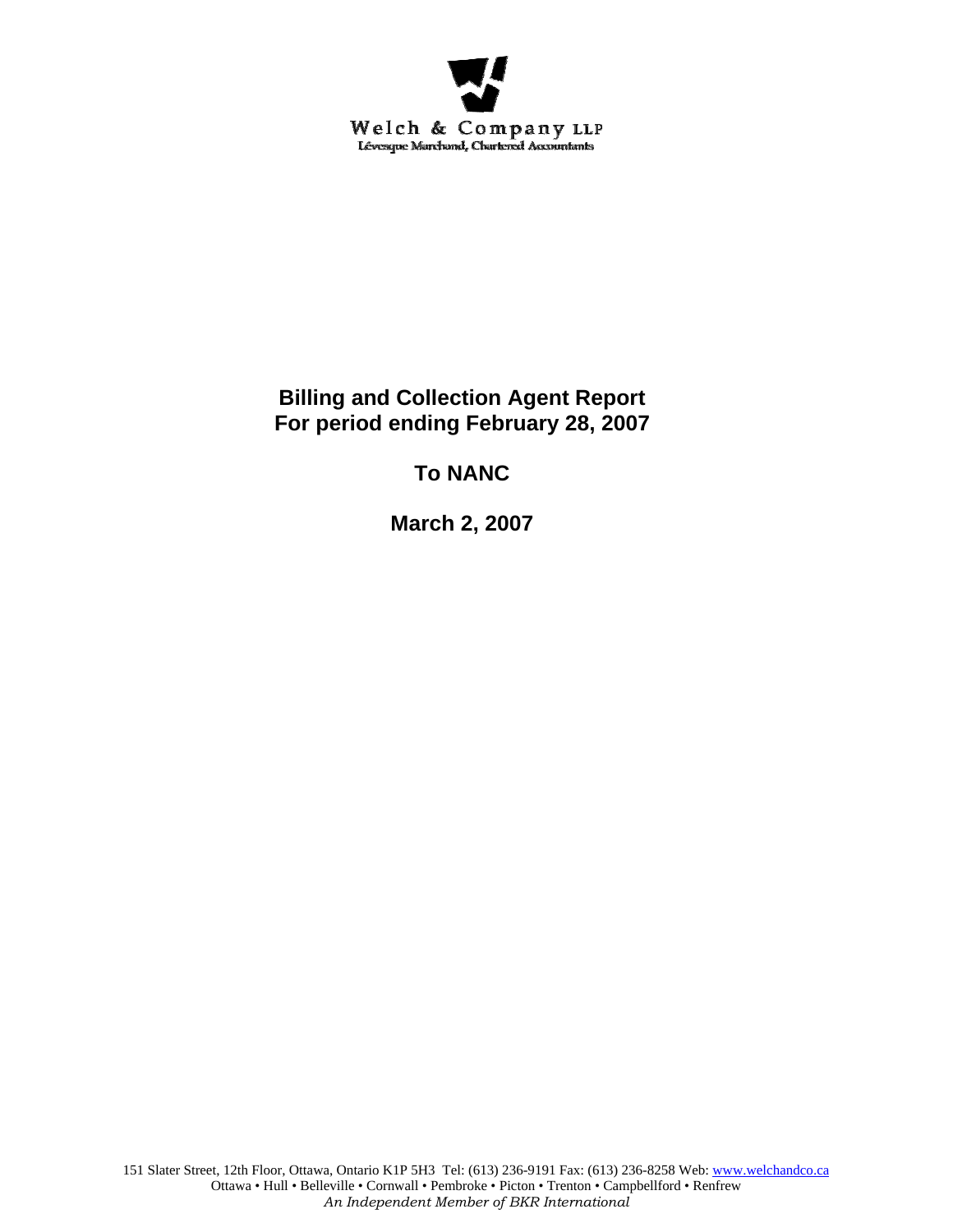# **NANPA FUND STATEMENT OF FINANCIAL POSITION FEBRUARY 28, 2007**

| <b>Assets</b>                                              |           |             |
|------------------------------------------------------------|-----------|-------------|
| Cash Balance in bank account                               | \$        | 74,602      |
| Dreyfus Government Cash Management Fund                    |           | 4,365,000   |
| Receivable from US Carriers                                | 327,661   |             |
| Receivable from Canada                                     | 5,791     |             |
| Receivable from Caribbean countries                        | 1,165     |             |
| Receivables forwarded to FCC for collection (Over 90 days) | 124,317   |             |
| Allowance for uncollectible accounts                       | (166,700) | 292,234     |
| Interest receivable                                        |           | 16,766      |
| 38701                                                      |           |             |
| <b>Total assets</b>                                        |           | 4,748,602   |
| Less: Accrued liabilities (see below for makeup)           |           | (1,302,360) |
| <b>Fund balance</b>                                        |           | 3,446,242   |

## **Makeup of Accrued Liabilities** (see following page for additional details)

| Welch and Company LLP                            | 38.701    |
|--------------------------------------------------|-----------|
| <b>NEUSTAR Pooling 1K Block Pooling Expenses</b> | 934.077   |
| <b>NEUSTAR Admin Expenses</b>                    | 238.331   |
| Data Collection Agent - USAC                     | 16.251    |
| Fund audit                                       | 75,000    |
|                                                  | 1,302,360 |

### **\*\*\*\*\*\*\*\*\*\*\*\*\*\*\*\*\*\*\*\*\*\*\*\*\*\*\*\*\*\*\*\*\*\*\*\*\*\*\*\*\*\*\*\*\*\*\*\*\*\*\*\*\*\*\*\*\*\*\*\*\*\*\*\*\*\*\*\*\*\*\*\*\*\*\*\*\***

### **Other items of note**

During February 2007, the Dreyfus Government Cash Management Fund earned a rate of return of 4.76%.

The FCC approved for payment 3 carrier audits that were performed in 2005 for \$171,063.

The \$700,000 budgeted for 2006/07 for carrier audits will not be spent. Per the FCC, no carrier audits were conducted in 2006. Until the new procurement process is in place, no further audits will be performed. As a result the budget surplus has increased since the last report.

An additional \$367,000 has been added to the budget for pANI costs based on a proposed change order.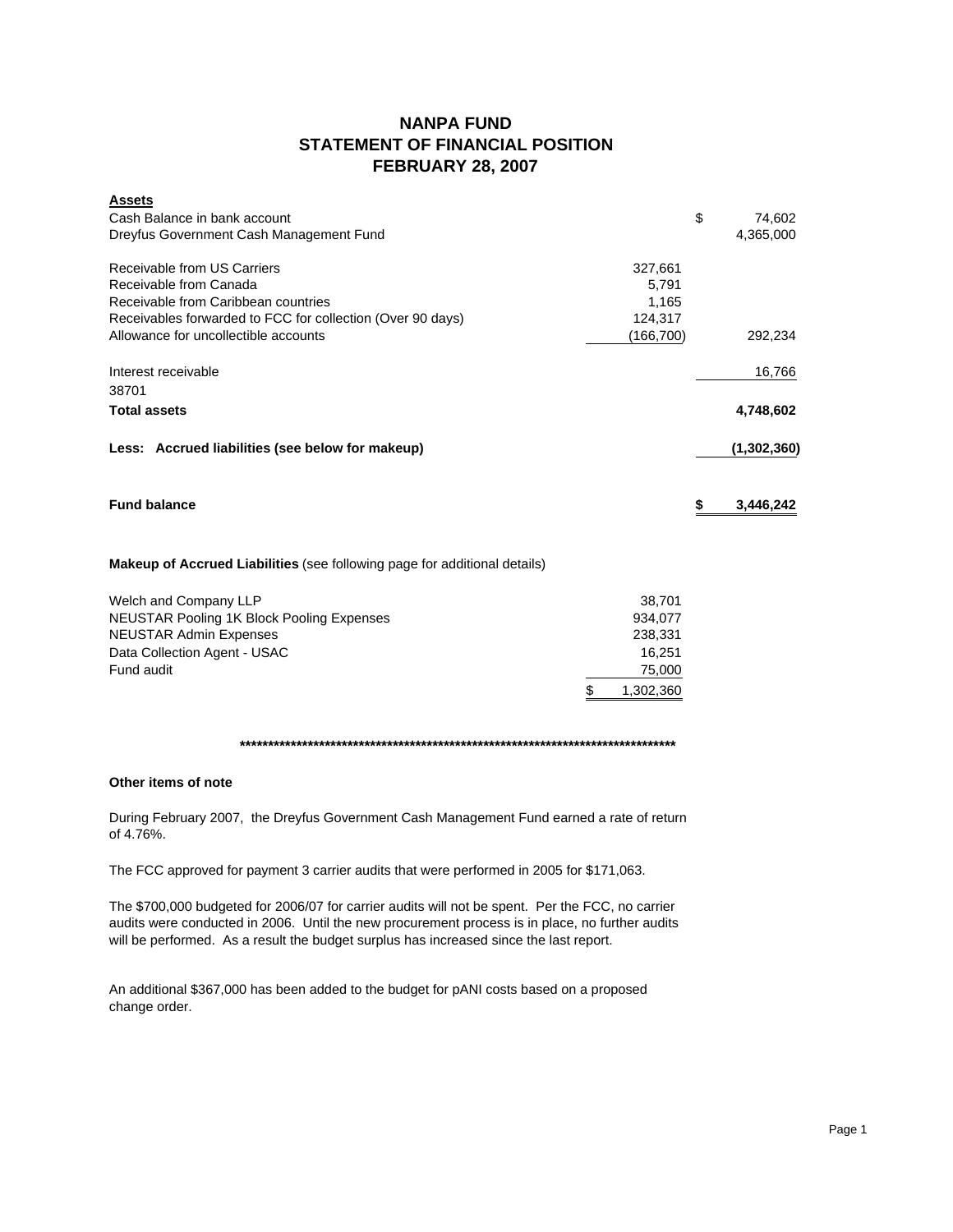#### **NANPA FUND FORECASTED STATEMENT OF CHANGES IN FUND BALANCE JULY 2006 TO February 2008**

|                                                                               |            |                      | <b>Budgeted</b>        |                        |                        |                        |                      |                          | Projected         |                                                         |                        |                        |                        |                        |                        |                        |                        |                      |
|-------------------------------------------------------------------------------|------------|----------------------|------------------------|------------------------|------------------------|------------------------|----------------------|--------------------------|-------------------|---------------------------------------------------------|------------------------|------------------------|------------------------|------------------------|------------------------|------------------------|------------------------|----------------------|
|                                                                               |            | Actual               |                        |                        |                        |                        |                      |                          |                   |                                                         |                        |                        |                        |                        |                        |                        |                        |                      |
|                                                                               |            | July-06 -            |                        |                        |                        |                        |                      |                          |                   | <b>Difference between</b><br>forecasted balance at June |                        |                        |                        |                        |                        |                        |                        |                      |
|                                                                               |            | <b>Jan 07</b>        | Feb-07                 | Mar-07                 | Apr-07                 | May-07                 | <b>Jun-07</b>        | <b>Total</b>             | <b>Budget</b>     | 30/07 and budget                                        | <b>Jul-07</b>          | Aug-07                 | <b>Sep-07</b>          | Oct-07                 | <b>Nov-07</b>          | Dec-07                 | Jan-08                 | Feb-08               |
| Revenue<br>International Contributions                                        |            |                      |                        |                        |                        |                        |                      |                          |                   |                                                         |                        |                        |                        |                        |                        |                        |                        |                      |
| Canada<br>Caribbean countries                                                 | (1)<br>(1) | 46.328<br>13,743     | 5.791                  | 5.791                  | 5.791                  | 5.794                  |                      | 69,495<br>13,743         | 69,495<br>13,743  |                                                         | 5.910<br>13.849        | 5.910                  | 5.910                  | 5,910                  | 5.910                  | 5.910                  | 5.910                  | 5,910                |
| <b>Total International Contributions</b>                                      |            | 60,071               | 5,791                  | 5,791                  | 5,791                  | 5,794                  | ÷                    | 83,238                   | 83,238            |                                                         | 19,759                 | 5.910                  | 5,910                  | 5,910                  | 5,910                  | 5,910                  | 5,910                  | 5,910                |
| Domestic Contributions - US carriers                                          | (1)        | 4.040.618            | 282,981                | 220,616                | 220,616                | 220.616                | 25,000               | 5.010.447                | 4.876.926         | 133,521                                                 | 2,703,409              | 220.616                | 220,616                | 220,616                | 220,616                | 220,616                | 220,616                | 220,616              |
| Late filing fees for Form 499A                                                | (2)        | 4,100)               | 900)                   |                        |                        |                        | 120,000              | 115,000                  |                   | 115,000                                                 |                        |                        |                        |                        |                        |                        |                        |                      |
| Interest income                                                               | (3)        | 147,525              | 16,791                 | 15,000                 | 15.000                 | 15,000                 | 15,000               | 224,316                  | 180,000           | 44,316                                                  | 15,000                 | 15,000                 | 15,000                 | 15,000                 | 15,000                 | 15,000                 | 15,000                 | 15,000               |
| <b>Total revenue</b>                                                          |            | 4.244.114            | 304.663                | 241.407                | 241.407                | 241.410                | 160,000              | 5.433.001                | 5,140,164         | 292,837                                                 | 2.738.168              | 241,526                | 241.526                | 241,526                | 241.526                | 241.526                | 241.526                | 241,526              |
| <b>Expenses</b><br><b>NANPA Administration</b>                                | (4), (8)   | 824,746              | 119,165                | 130,867                | 119,166                | 119,166                | 119,166              | 1,432,276                | 1,421,467         | 10,809                                                  | 120,862                | 120,862                | 120,862                | 120,862                | 120,862                | 120,862                | 120,862                | 120,862              |
| 1K Block Pooling Administration                                               | (4), (7)   | 1,044,431            | 296,419                | 314,471                | 296,420                | 296,420                | 296,420              | 2.544.581                | 3,501,341         | 956,760)                                                | 291,667                | 291,667                | 291,667                | 291,667                | 291,667                | 291,667                | 291,667                | 291,667              |
| pANI                                                                          | (9)        |                      |                        | 112,500                | 12,500                 | 12,500                 | 379,522              | 517,022                  | 150,000           | 367,022                                                 | 43,750                 | 43,750                 | 43,750                 | 43,750                 | 43,750                 | 43,750                 | 43,750                 | 43,750               |
| <b>Billing and Collection</b><br>Welch & Company LLP<br>Data Collection Agent | (4)<br>(5) | 139,300<br>31.014    | 19,900<br>5.416        | 19,900<br>5.416        | 19,900<br>5.416        | 19,900<br>5.416        | 19,900<br>5.416      | 238,800<br>58,094        | 238,800<br>65,000 | 6.906)                                                  | 19,900<br>4.667        | 19,900<br>4.667        | 19,900<br>4.667        | 19,900<br>4.667        | 19,900<br>4.667        | 19,900<br>4.667        | 19,900<br>4.667        | 19,900<br>4,667      |
| <b>Annual Operations Audit</b>                                                | (6)        | 45,000               |                        |                        |                        |                        | 30,000               | 75,000                   | 30,000            | 45,000                                                  |                        |                        |                        |                        |                        |                        |                        |                      |
| Carrier Audits                                                                | (10)       | $\sim$               |                        |                        |                        |                        |                      | $\overline{\phantom{a}}$ | 700,000           | 700,000)                                                |                        |                        |                        |                        |                        |                        |                        | 700,000              |
| Bad debt expense (recovery)                                                   | (11)       | 81,007               | 16,100)                |                        |                        |                        |                      | 64,907                   |                   | 64,907                                                  | 120,000                |                        |                        |                        |                        |                        |                        | $\sim$               |
| Miscellaneous expense (recovery)                                              |            |                      |                        |                        |                        |                        |                      |                          |                   | $\sim$                                                  |                        |                        |                        |                        |                        |                        |                        |                      |
| <b>Total expenses</b>                                                         |            | 2,165,498            | 424,800                | 583,154                | 453,402                | 453,402                | 850,424              | 4,930,680                | 6,106,608         | 1,175,928)                                              | 600,846                | 480,846                | 480,846                | 480,846                | 480,846                | 480,846                | 480,846                | 1,180,846            |
| Net revenue (expenses)                                                        |            | 2,078,616            | 120,137)               | 341,747) (             | 211,995) (             | 211,992) (             | 690,424)             | $502,321$ (              | 966,444)          | 1,468,765                                               | 2,137,322 (            | 239,320)               | 239,320) (             | 239,320) (             | 239,320) (             | 239,320) (             | 239,320) (             | 939,320)             |
| Opening fund balance                                                          |            | 1,487,763            | 3,566,379              | 3,446,242              | 3,104,495              | 2,892,500              | 2,680,508            | 1,487,763                | 1,966,444         | 478,681                                                 | 1,990,084              | 4,127,406              | 3,888,086              | 3,648,766              | 3,409,446              | 3,170,126              | 2,930,806              | 2,691,486            |
| <b>Closing fund balance</b>                                                   |            | 3,566,379            | 3,446,242              | 3,104,495              | 2,892,500              | 2,680,508              | 1,990,084            | 1,990,084                | 1,000,000         | 990,084                                                 | 4,127,406              | 3,888,086              | 3,648,766              | 3,409,446              | 3,170,126              | 2,930,806              | 2,691,486              | 1,752,166            |
| Fund balance makeup:<br>Contingency<br>Surplus                                |            | 999.999<br>2,566,380 | 1,000,000<br>2.446.242 | 1,000,000<br>2.104.495 | 1,000,000<br>1.892.500 | 1,000,000<br>1.680.508 | 1,000,000<br>990.084 | 1,000,000<br>990.084     | 1,000,000         |                                                         | 1.000.000<br>3.127.406 | 1,000,000<br>2.888.086 | 1.000.000<br>2.648.766 | 1.000.000<br>2.409.446 | 1.000.000<br>2,170,126 | 1,000,000<br>1.930.806 | 1,000,000<br>1,691,486 | 1,000,001<br>752,165 |

#### **Assumptions:**

3,566,379 3,446,242 3,104,495 2,892,500 2,680,508 1,990,084

#### **Reconciliation of Forecast at June 30, 2007 to Budget**

| (1) The US carrier contributions for the period from July 2006 to June 2007 is based upon actual billings in June 2006.                                                                                                                                                                                                                 |                                                                                        |           |
|-----------------------------------------------------------------------------------------------------------------------------------------------------------------------------------------------------------------------------------------------------------------------------------------------------------------------------------------|----------------------------------------------------------------------------------------|-----------|
| 2007/08 International carrier revenue is hased on actual<br>The contributions for July 2007 - February 2008 are based on estimate per proposed budget.                                                                                                                                                                                  | Budgeted fund balance at June 30/07 - contingency                                      | 1.000.000 |
| (2) These fees represent the \$100 late filing fee charged to those companies that do not file the Form 499A by the due date. Amount for June 2007 is based on an estimate.                                                                                                                                                             |                                                                                        |           |
| (3) Interest income projections are estimates                                                                                                                                                                                                                                                                                           | Shortfall in fund incurred between budget period (March 2006) and June 2006            | (478.681) |
| (4) The expenses for the NANPA Administration and Welch & Company LLP are based on contracts in force. The FCC has approved a modification and extension of the Pooling                                                                                                                                                                 | Additional billings in July - January                                                  | 129.067   |
| contract for the period June 15, 2006 to September 14, 2006, with one-month extensions, while the re-bid for the contract is taking place.                                                                                                                                                                                              | Late filing fees (reversal) for Form 499A - 2006                                       | (5.000)   |
| The same figures were used the period November 15, 2006 to June 2007. The figures for July 2007 to February 2008 are based on the proposed budget.                                                                                                                                                                                      | Additional interest earned in July - November over budget                              | 44.316    |
| (5) The expense for the Data Collection Agent is based on estimate of costs by USAC for the 2007 calendar year.                                                                                                                                                                                                                         | Adjustment to June NANP Admin estimate to actual                                       | 890       |
|                                                                                                                                                                                                                                                                                                                                         |                                                                                        |           |
| (6) \$30,000 and \$45,000 has been accrued for the 2004/05 and 2005/06 fiscal year for the annual operations audit that will be conducted once the FCC determines the                                                                                                                                                                   |                                                                                        |           |
| scope of the audit. The cost of this audit has not been negotiated. Amount recorded is based on prior vear. The amount shown in June 2007 is for the 2006/07 audit.                                                                                                                                                                     | NANP Admin contract change orders # 8 and 9 not budgeted for                           | (9.199)   |
| (7) The March forecasted amount includes the forecasted monthly billing of \$296.420 plus the cost of submitted change orders of \$18051                                                                                                                                                                                                | NANP Admin contract amendment #12 not budgeted for                                     | (2,500)   |
| (8) The March forecasted amount includes the forecasted monthly billing of \$119.168 plus approved changes orders of \$9984 and contract amendment #12 of \$1715                                                                                                                                                                        | Data Collection fees - Adjust June estimate to actual                                  | 783       |
| (9) NeuStar has been appointed Interim Routing Number Authority for pANI. The cost for pANI has been provided for as per proposed change order #48. The change                                                                                                                                                                          |                                                                                        |           |
| order has not yet been approved by the FCC so the value may change. It is to cover the time period from October 2006 up to the time the Pooling contract is awarded in                                                                                                                                                                  |                                                                                        |           |
| 2007. The figures for July 2007 to February 2008 are based on the proposed budget.                                                                                                                                                                                                                                                      | Adjust July -January estimate of DCA fees to actual                                    | 6.123     |
| (10) The budget allowed \$700,000 for 16 carrier audits. There were no audits conducted in the calendar vear 2006 and none have been done in 2007. The FCC is<br>revising the procurement procedure and will not be conducting any audits until this is in place. As a result, the \$700,000 provided in the 2006/07 budget will not be |                                                                                        |           |
| spent.                                                                                                                                                                                                                                                                                                                                  | Funds received from Neustar re NANC travel from 2000                                   | 4.454     |
| (11) The allowance covers all accounts considered potentially uncollectible at February 28, 2007. This will be covered by the contingency allowance.                                                                                                                                                                                    | Bad debts not budgeted for                                                             | (64.907)  |
|                                                                                                                                                                                                                                                                                                                                         | Estimated late filing fees for 2007                                                    | 120,000   |
|                                                                                                                                                                                                                                                                                                                                         | Annual operations audit - 2005/06 not performed vet                                    | (45.000)  |
|                                                                                                                                                                                                                                                                                                                                         | Unexpended budget for carrier audits not performed in 2006/07 budget year              | 700,000   |
|                                                                                                                                                                                                                                                                                                                                         | Increase of pANI costs based on proposed change order #48                              | (367.022) |
|                                                                                                                                                                                                                                                                                                                                         | Pooling - merit bonus portion of expired contract (Jan 1/06 to June 14/06)             | (170.310) |
|                                                                                                                                                                                                                                                                                                                                         | Pooling change Order #41, 43, 46, 47, 49 and 50 not budgeted for                       | (20.066)  |
|                                                                                                                                                                                                                                                                                                                                         | Increase of bridge contracts maximum over budget estimate                              | (55.692)  |
|                                                                                                                                                                                                                                                                                                                                         | Adjustment to actual costs of Pooling for July 2006 to January 2007                    | 440.041   |
|                                                                                                                                                                                                                                                                                                                                         | Adjustment to May & June Pooling bill estimates to actual                              | 888,580   |
|                                                                                                                                                                                                                                                                                                                                         | Pooling - estimate of fixed price portion of expired contract (Jan 1/06 to June 14/06) | (121.000) |
|                                                                                                                                                                                                                                                                                                                                         | Pooling Change Order #44 in budget but not yet billed                                  | (4, 793)  |
|                                                                                                                                                                                                                                                                                                                                         | Forecasted fund balance at June 30/07                                                  | 1,990,084 |

3,446,242 3,104,495 2,892,500 2,680,508 1,990,084 1,990,084 1,000,000 4,127,406 3,888,086 3,648,766 3,409,446 3,170,126 2,930,806 2,691,486 1,752,166